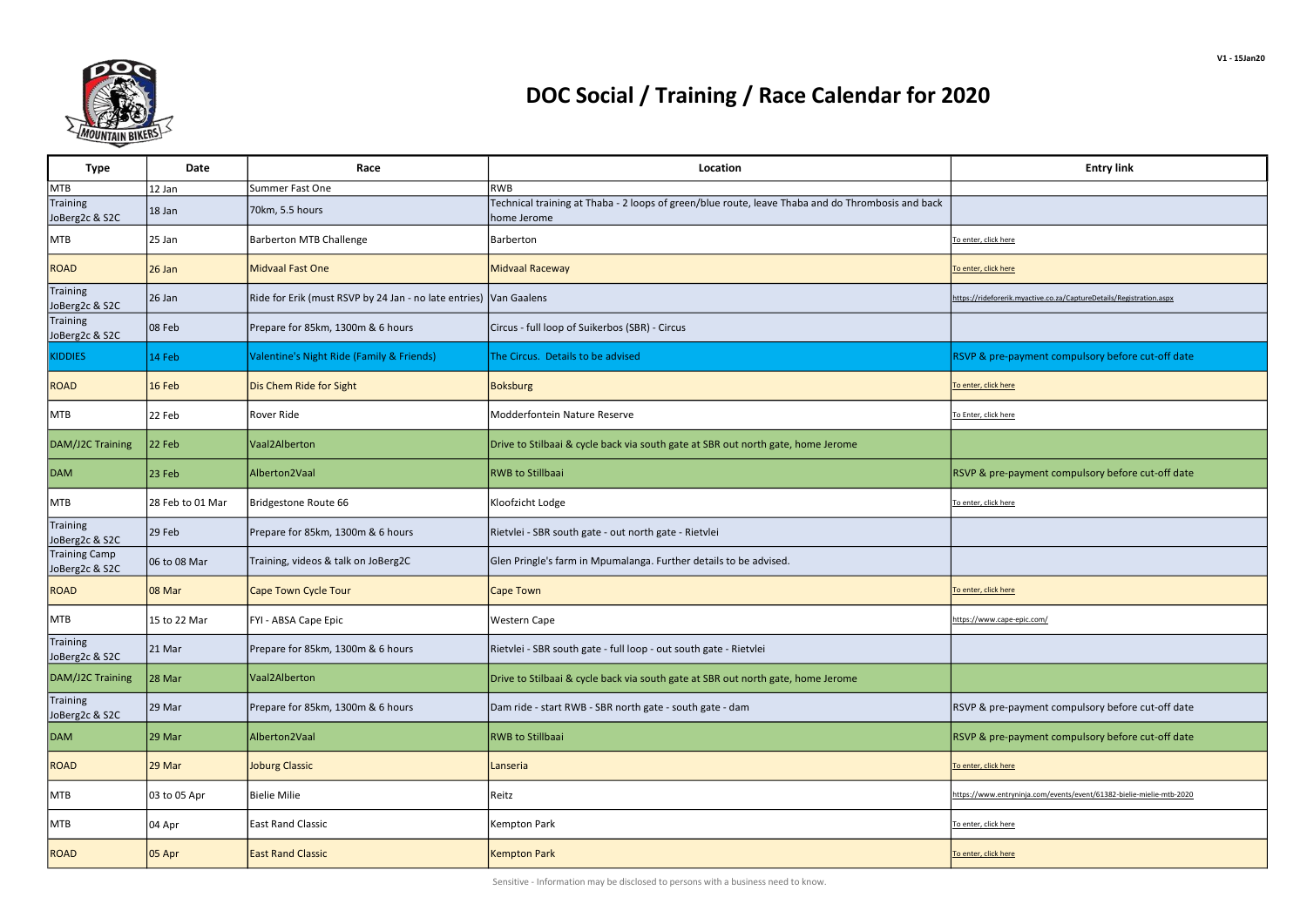

## DOC Social / Training / Race Calendar for 2020

| <b>Type</b>    | Date             | Race                                     | Location                                         | <b>Entry link</b>                                                        |
|----------------|------------------|------------------------------------------|--------------------------------------------------|--------------------------------------------------------------------------|
| MTB            | 04 & 05 Apr      | The Cool Ideas Cradle Mountain Trophy    | Cradle of Humankind                              | To enter, click here                                                     |
| <b>SOCIAL</b>  | 10 to 13 Apr     | DOC long weekend away                    | <b>Tranquilitas</b>                              | Email des.buys@gmail.com for more details                                |
| MTB            | 17 & 18 Apr      | Cullinan2Tonteldoos                      | Limpopo                                          | https://www.entryninja.com/events/event/54902-cullinan2tonteldoos        |
| <b>ROAD</b>    | 18 Apr           | <b>Maluti Double 90</b>                  | Clarens                                          | To enter, click here                                                     |
| MTB            | 24 to 26 Apr     | The 36ONE MTB Challenge                  | Oudsthoorn                                       | https://entries.dryland.co.za/events/49882-the-36one                     |
| MTB            | 25 Apr           | aQuelle Tour Durban MTB Challenge        | Durban                                           | To Enter, click here                                                     |
| <b>ROAD</b>    | 26 Apr           | aQuelle Tour Durban Challenge            | Durban                                           | To Enter, click here                                                     |
| MTB            | 24 Apr to 02 May | JoBerg2c                                 | JNB/DUR                                          | https://www.joberg2c.co.za/ride/entries/                                 |
| MTB            | 30 Apr to 02 May | Great Kei Trek                           | Queenstown                                       | https://greatkeitrek2020.myactive.co.za/CaptureDetails/Registration.aspx |
| MTB            | 01 to 03 May     | The Sabie Xperience                      | Sabie                                            | https://sabiexperience.co.za/                                            |
| MTB            | 09 May           | Race to the Sun                          | Hartebeesport/Sun City                           | https://www.entryninja.com/events/event/54522-race-to-the-sun            |
| MTB            | 12 to 14 May     | Sani2C - Trail                           | KZN                                              | https://sani2c.co.za/                                                    |
| <b>MTB</b>     | 13 to 15 May     | Sani2C - Adventure                       | KZN                                              | https://sani2c.co.za/                                                    |
| MTB            | 14 to 16 May     | Sani2C - Race                            | KZN                                              | https://sani2c.co.za/                                                    |
| MTB            | 23 & 24 May      | Ride the berg                            | <b>KZN</b>                                       | https://ridetheberg2020.myactive.co.za/capturedetails/registration.aspx  |
| <b>DAM</b>     | 06 Jun           | Vaal2Alberton                            | Drive to Stilbaai, drop car off, cycle back home |                                                                          |
| <b>DAM</b>     | 07 Jun           | Alberton2Vaal                            | <b>RWB to Stillbaai</b>                          | RSVP & pre-payment compulsory before cut-off date                        |
| MTB            | 15 Jun to 10 Jul | FYI - Freedom Challenge (Race across SA) | Pietermaritzburg to Wellington                   | http://www.freedomchallenge.org.za/                                      |
| <b>KIDDIES</b> | 16 Jun           | Family/Kiddies/Friends ride              | Details to be advised                            |                                                                          |
| <b>ROAD</b>    | $11$ Jul         | <b>Jock Classic</b>                      | Nelspruit                                        | https://portal.asgevents.co.za/pages/events/register/?id=433             |
| <b>DAM</b>     | 01 Aug           | Vaal2Alberton                            | Drive to Stilbaai, drop car off, cycle back home |                                                                          |
| <b>DAM</b>     | 02 Aug           | Alberton2Vaal                            | <b>RWB to Stillbaai</b>                          | RSVP & pre-payment compulsory before cut-off date                        |
| <b>KIDDIES</b> | 10 Aug           | Family/Kiddies/Friends ride              | Details to be advised                            |                                                                          |